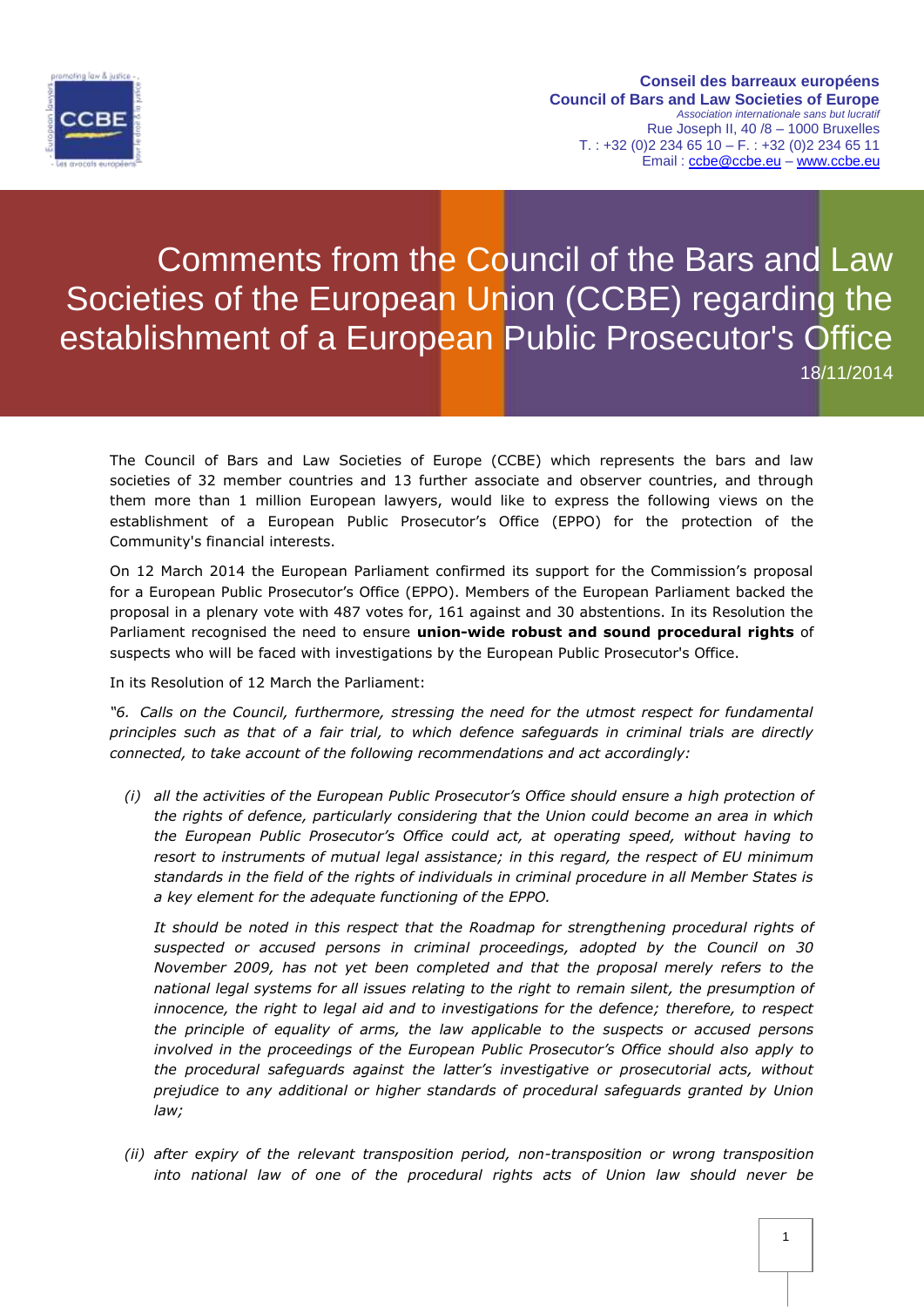*interpreted against an individual subject to investigation or prosecution, and their application will always be in accordance with the case law of the Court of Justice and the European Court of Human Rights;*

- *(iii) compliance with the ne bis in idem principle should be ensured;*
- *(iv) The prosecution should comply with Article 6 of the Treaty on the European Union, Article 16 of the Treaty on the Functioning of the European Union, the Charter of Fundamental Rights of the European Union and the applicable EU legislation on the protection of personal data; particular attention should be paid to the rights of the data subject where personal data are transferred to third countries or international organisations;"*

The CCBE understands that the EPPO proposal which is being discussed by the Council is very different from that proposed by the Commission. The CCBE understands that the LIBE Committee will hold an exchange of views with the Italian presidency and the Commission on the state of play of the negotiations of the EPPO

The CCBE would like to convey the following to the Parliament in advance of the exchange of views:

## Defendants' rights in an EPPO procedure

Should an EPPO come into existence, the importance of defendants' rights cannot be stressed enough. We believe that fundamental safeguards should be viewed, and applied, on a standard uniform basis for the benefit of the accused. For example, issues such as the right to silence, or the availability of legal aid, vary dramatically between Member States and applying those safeguards solely "*in accordance with National Law",* creates the risk that the choice of trial venue could dramatically affect the outcome of the prosecution, raising exactly the difficulty concerning fears of forum shopping. We see no reason in principle why prosecution powers are spelled out in great detail but defence rights are not. We believe the EPPO proposal should set out in a comprehensive, but non-exhaustive manner, these important procedural safeguards. Failure to do so is to squander an opportunity to promote harmonisation of real benefit to citizens.

In this regard, and as a minimum the following should apply:

- 1. It is essential that the principle of equality of arms exists with regard to the EPPO. This is a key requirement to balance the functioning and resources of an EPPO with the rights and needs of the defense.
- 2. Rights of the accused and defence rights must be guaranteed as soon as the decision is taken to launch a criminal prosecution and to start investigating an accused person; these rights must not depend on the communication of such a decision or any other type of formality.
- 3. The accused person must be informed of his rights orally as well as in writing, by providing him with a letter of rights prior to the first examination of the matter in question, regardless of the fact whether the accused is provisionally detained or not.

These rights must include:

- (a) the right of access to a lawyer;
- (b) any entitlement to free legal advice and the conditions for obtaining such advice;
- (c) the right to be informed of the accusation,
- (d) the right to interpretation and translation;
- (e) the right to remain silent.
- (f) the right of access to the materials of the case;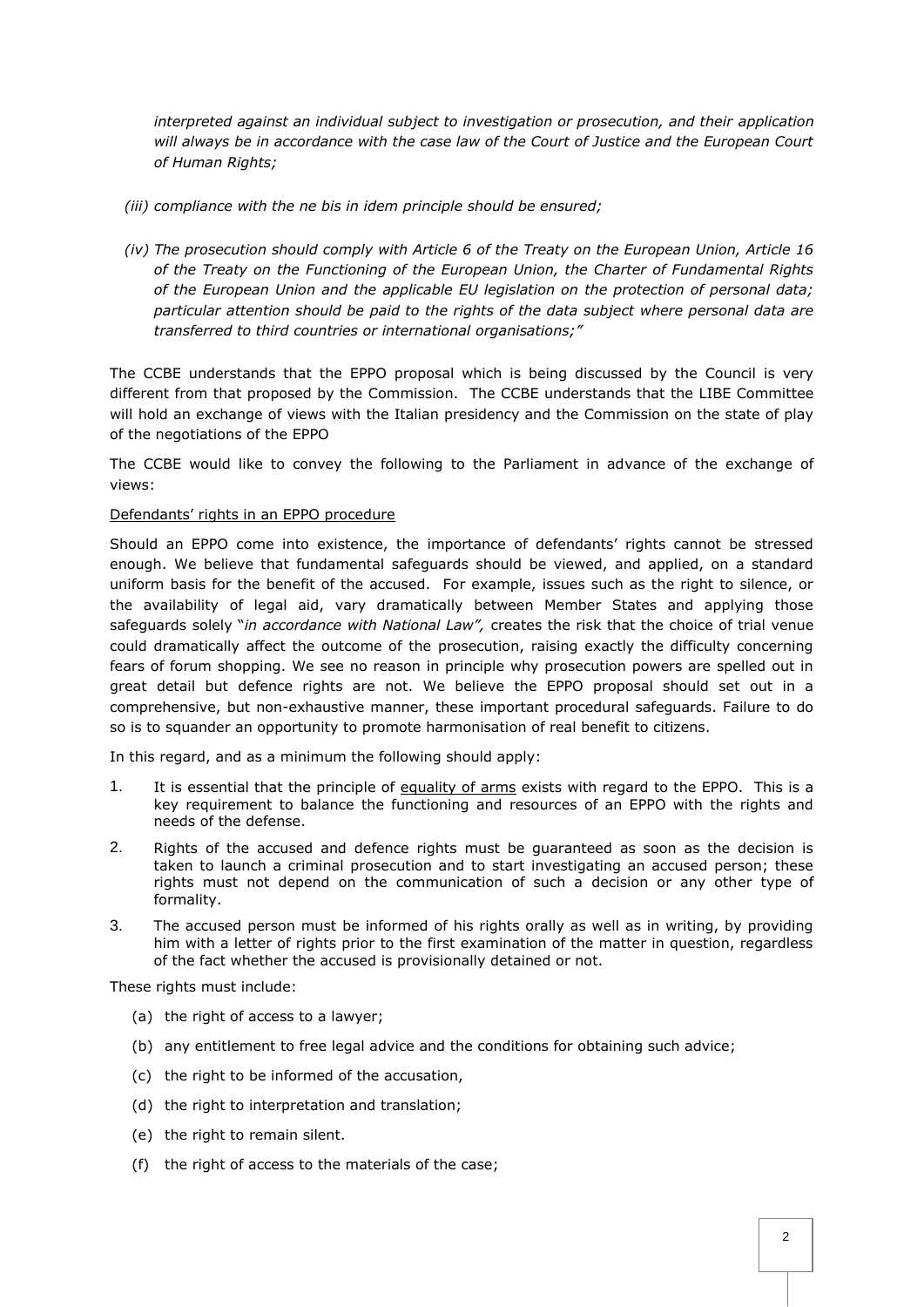- (g) the right to have consular authorities and one person informed;
- (h) the right of access to urgent medical assistance; and
- (i) the maximum number of hours or days suspects or accused persons may be deprived of liberty before being brought before a judicial authority.
- 4. The accused person's absolute right to remain silent must be guaranteed comprehensively and there must be no coercion to make self-incriminating statements. No adverse inferences should be drawn from an accused person's choice to remain silent.
- 5. The accused person's access to a defence lawyer of his choice must be guaranteed comprehensively, regardless of the fact whether the accused is provisionally detained or not. If the accused wishes to consult a defence lawyer, this wish must be granted immediately and the examination of the accused must not be continued. The right of consultation includes the right to a personal and confidential meeting with the lawyer. Where the persons means require, representation by an appropriately qualified and experienced lawyer must be provided at public expense.
- 6. The accused person or his defence lawyer has the right to inspect and take copies of the files of the European Public Prosecutor's Office. Where investigation is still underway, this right can only be limited for compelling reasons and only insofar as this is absolutely necessary. If the accused person is detained provisionally or under arrest, unrestricted inspection of files must in principle be granted.
- 7. Translation of all relevant documents into the defendant's language has to be provided. This means that not only court decisions, but also the minutes of relevant hearings of witnesses and documents be translated in order to guarantee that the defendant is able to understand the content of the files.
- 8. As far as the documents are recorded electronically by the EPPO the defendant who is in pretrial custody has the right to use the necessary electronic devices to read the files and has to be provided with the necessary electronic devices on EU costs.
- 9. In order to ensure the equality of arms the defendant has the right to ask for evidence gathering by the state authorities or have his defence lawyer carry out investigations. As far as coercive measures are concerned the defendant has the right to file a request to the EPPO (with the possibility of review by the European Court). As far as non-coercive measures are concerned the defendant's lawyer has the right to question witnesses, commission experts and carry out other investigations he deems to be necessary on a legal aid basis.
- 10. The defence lawyer has a right to remain silent regarding anything that has come to his knowledge in his capacity as a defence lawyer, in the core area of his professional activity, irrespective of his client. The defence lawyer himself as well as his offices must not be searched for defence documents, nor must such documents be seized. The protection of the confidential relationship between the accused person and his lawyer is absolute and there are no exceptions.
- 11. Communication between the accused person and his defence lawyer must not be monitored in any circumstances.
- 12. As early as possible, and in any event prior to the commencement of any questioning, the suspected person must have clarity as to the Member State and the national law he will be accountable to. This is the only way to ensure effective defence in pre-trial investigations.
- 13. If the suspected person is detained in pre-trial custody he has the right to appeal against the arrest warrant and a right to get a decision within a short notice.
- 14. The defendant has the right to appeal against all other coercive measures as soon as he becomes aware of them. This includes the right to appeal against a coercive measure after it has been carried out in order to receive a decision on its correctness with hindsight.
- 15. A legal framework and, if necessary, an institutional framework has to be established for the defence in proceedings conducted by a European Public Prosecutor's Office.
- 16. Each of the rights identified above must be capable of enforcement through an effective interlocutory remedy. If that remedy is to be obtained only in the Court at Luxembourg, significant additional resources in terms of judges, court staff, infrastructure and training (including for defence lawyers) will have to be put in place in advance of establishment.